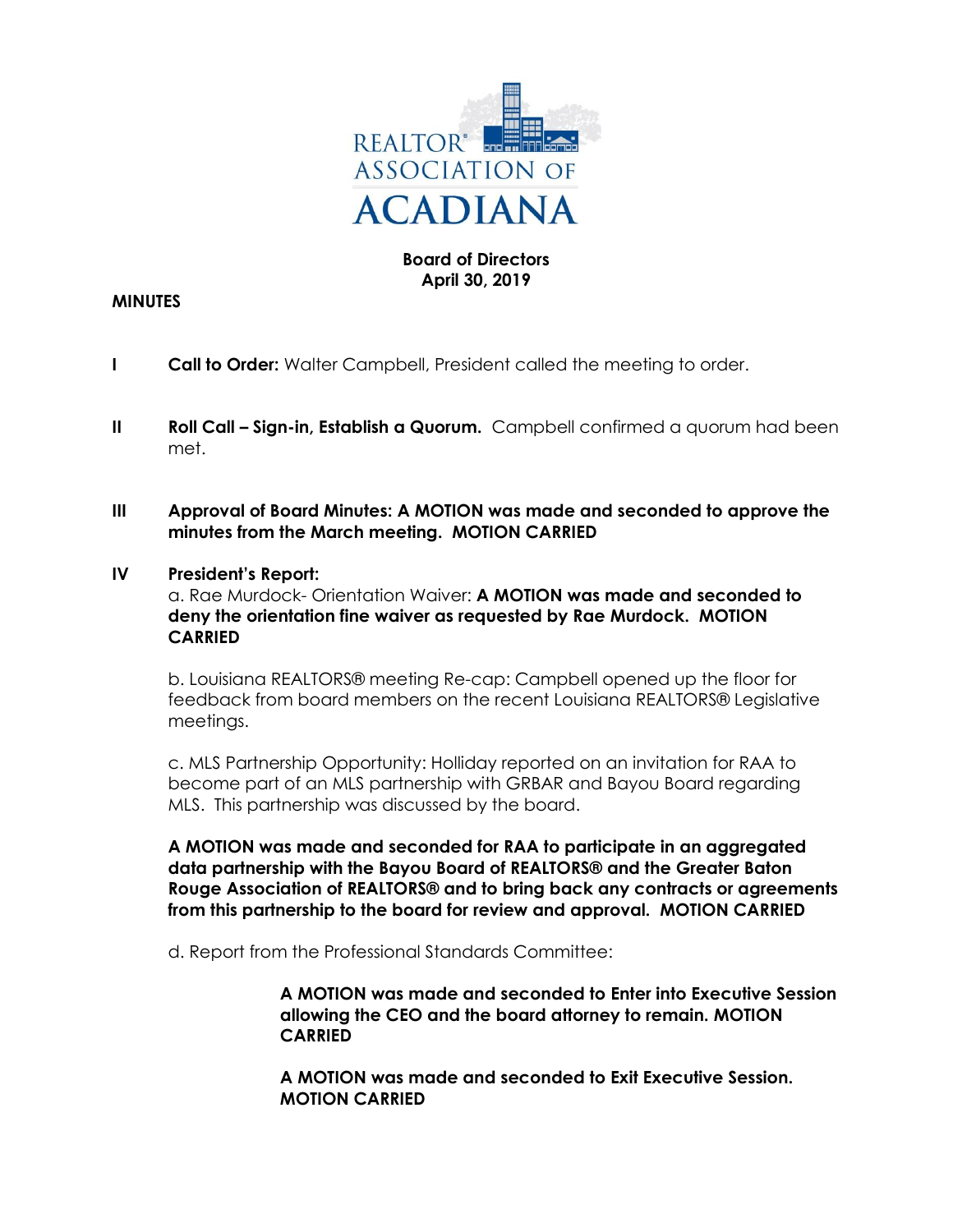### **A MOTION was made and seconded to accept the report from the recent MLS Administrative hearing. MOTION CARRIED**

## **V Treasurer's Report:**

Reid Smith updated the board on the current membership statistics. Several board members commented they were having difficulty reaching new members when they made their introductory calls. It was suggested staff inform these members about the calls during new member orientation.

Smith announced the Prudential account had crested to over 1 million dollars which was a significant achievement for the RAA. The actual figure as of March 31st was \$1,000,751.89 He reviewed with the board the current vs actual budgeted figures for 2019. Finally, he stated the Budget & Finance Committee would meet next on May 21<sup>st</sup>. At the meeting they would discuss the purchase of a new phone system as well as have Pam Bonin with Darnall Sikes Gardes and Fredrick review the 2018 annual review the firm conducted on RAA's behalf.

### **A MOTION was made and seconded to accept the Treasurer's report as presented MOTION CARRIED**

#### **VI Committee Reports:**

a. MLS Lori McCarthy, MLS Chair reviewed the minutes from the March MLS Meeting. **A MOTION was made and seconded to approve the minutes from the MLS Committee with the following changes.**

**The Board approved the changes as presented for the composition of the MLS committee however; they recommended section XVIII-Multiple Listing be removed from the RAA By-Laws and placed within the RAA Policies and Procedures. MOTION CARRIED**

**Since the above motion requires a By Law change, staff will work to schedule an annual meeting ASAP and get notice ready for the membership.**

b. Events Susan Holliday reviewed the minutes from the recent Events meeting. **A MOTION was made and seconded to approve the minutes from the Events meeting as presented. MOTION CARRIED**

c. YPN: Leslie Guillory, YPN Chair reviewed the minutes from the April YPN meeting**. A MOTION was made and seconded to approve the YPN minutes as presented. MOTION CARRIED**

**VII CEO Report:** Holliday referred the board to her written report regarding the activities from her office for the month. In addition,